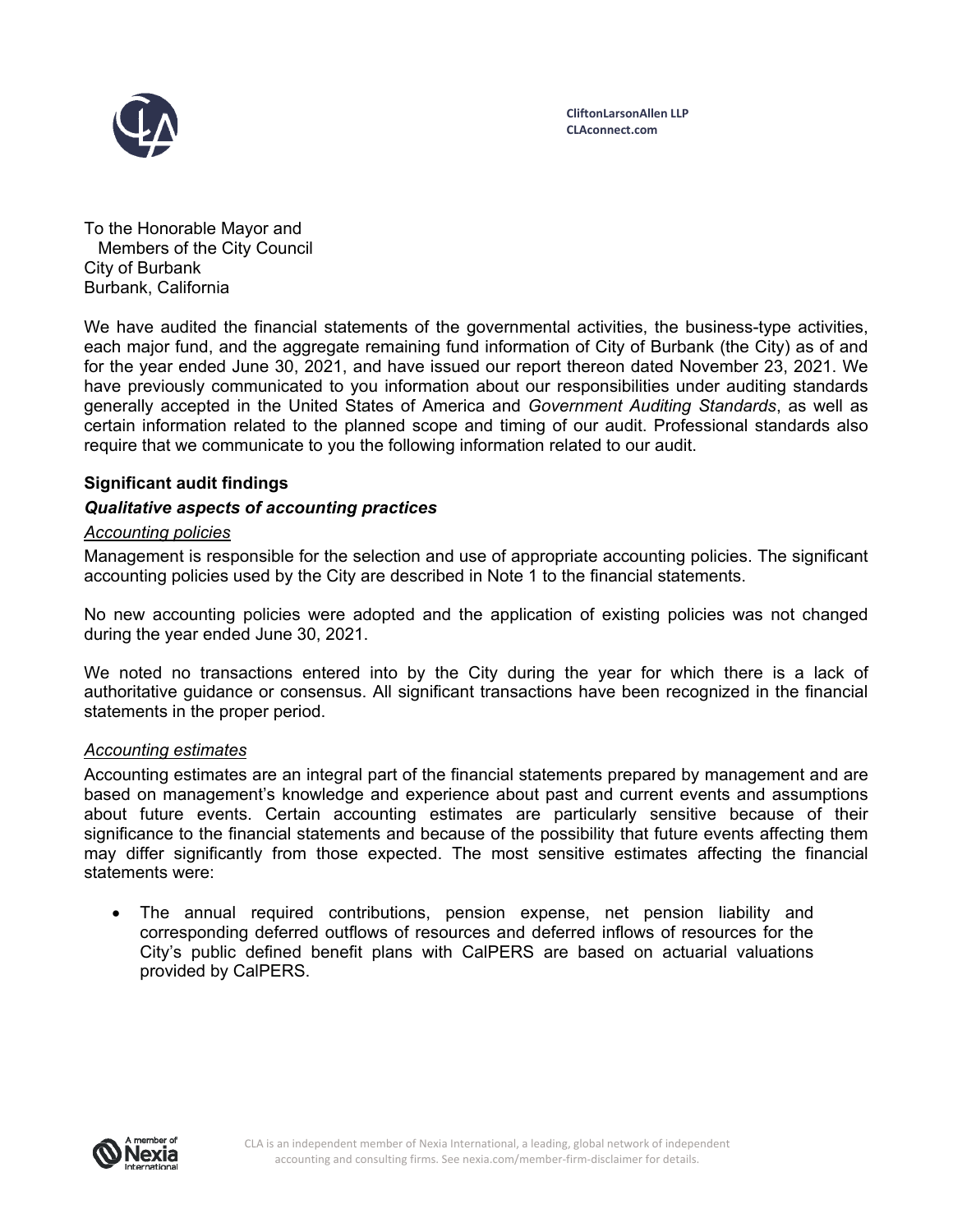- The actuarially determined contributions, OPEB expense, net OPEB liability and corresponding deferred outflows of resources and deferred inflows of resources for the City's public defined benefit plans with CalPERS are based on actuarial valuations provided by a third-party actuary.
- The claims liability for worker's compensation and general liabilities are based on estimates by an actuary.
- The liability for landfill closure and post-closure care costs are based on estimates by City's public works department.

# *Financial statement disclosures*

Certain financial statement disclosures are particularly sensitive because of their significance to financial statement users. The most sensitive disclosures affecting the financial statements were:

- In Note 8 regarding landfill closure and post-closure care costs.
- Note 11 regarding power supply expenses for the electric utility,
- Note 15 regarding self-insurance,
- Note 17 regarding the defined benefit pension plans,
- and Note 18 regarding the City's other postemployment benefit plans.

The financial statement disclosures are neutral, consistent, and clear.

# *Difficulties encountered in performing the audit*

We encountered no significant difficulties in dealing with management in performing and completing our audit.

# *Uncorrected misstatements*

Professional standards require us to accumulate all misstatements identified during the audit, other than those that are clearly trivial, and communicate them to the appropriate level of management. The attached schedule summarizes uncorrected misstatements of the financial statements. Management has determined that their effects are immaterial, both individually and in the aggregate, to the financial statements taken as a whole.

# *Corrected misstatements*

The following material misstatements detected as a result of audit procedures were corrected by management:

- Capital assets of approximately \$11 million were reclassified out of construction in progress.
- Accounts receivable on a contingent gain of approximately \$3.8 million was reversed.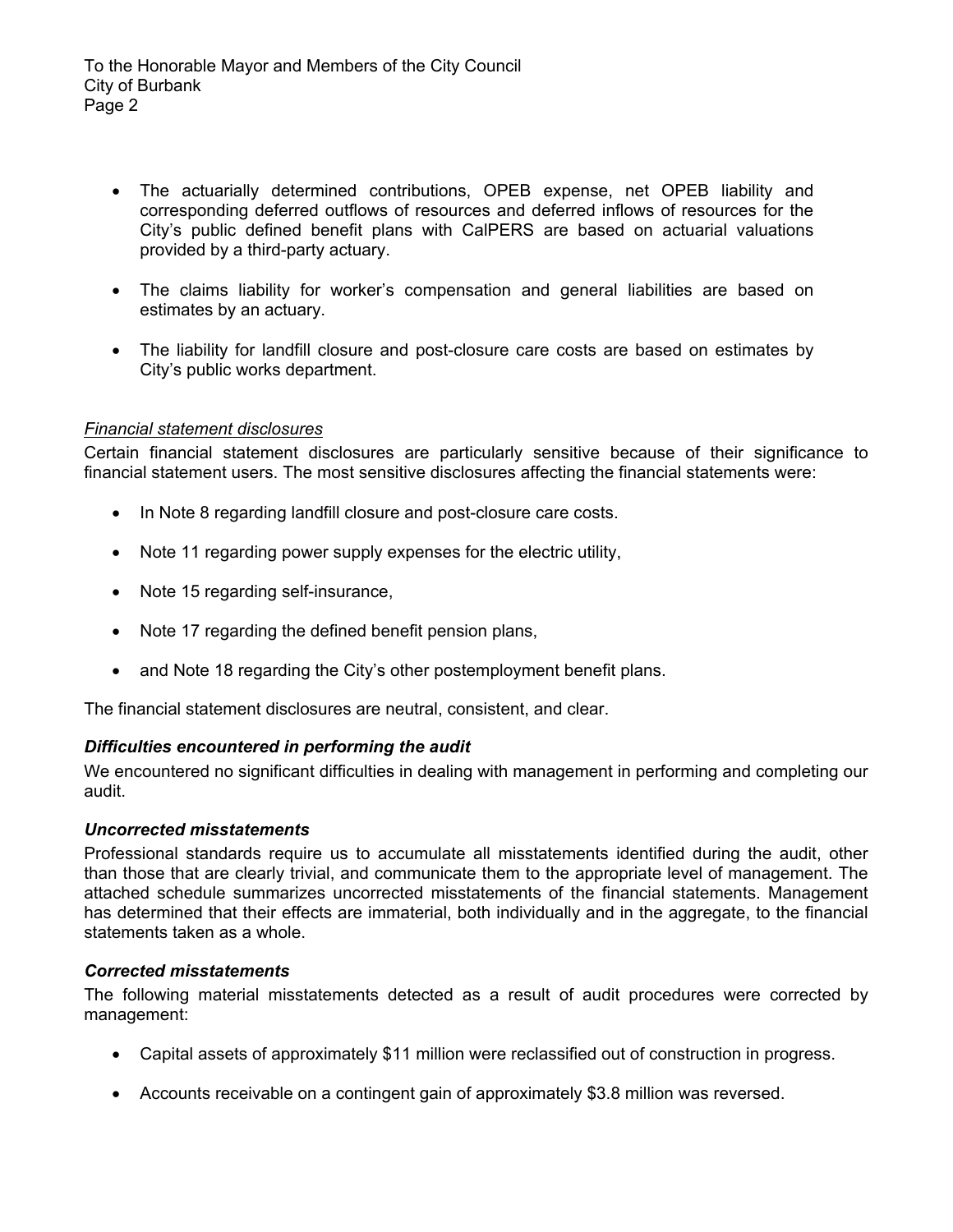Unbilled receivables of approximately \$622,000 for the general fund and \$170,000 for the aggregate remaining fund information was accrued

### *Disagreements with management*

For purposes of this letter, a disagreement with management is a financial accounting, reporting, or auditing matter, whether or not resolved to our satisfaction, that could be significant to the financial statements or the auditors' report. No such disagreements arose during our audit.

#### *Management representations*

We have requested certain representations from management that are included in the management representation letter dated November 23, 2021.

### *Management consultations with other independent accountants*

In some cases, management may decide to consult with other accountants about auditing and accounting matters, similar to obtaining a "second opinion" on certain situations. If a consultation involves application of an accounting principle to the City's financial statements or a determination of the type of auditors' opinion that may be expressed on those statements, our professional standards require the consulting accountant to check with us to determine that the consultant has all the relevant facts. To our knowledge, there were no such consultations with other accountants.

### **Other information in documents containing audited financial statements**

With respect to the required supplementary information (RSI) accompanying the financial statements, we made certain inquiries of management about the methods of preparing the RSI, including whether the RSI has been measured and presented in accordance with prescribed guidelines, whether the methods of measurement and preparation have been changed from the prior period and the reasons for any such changes, and whether there were any significant assumptions or interpretations underlying the measurement or presentation of the RSI. We compared the RSI for consistency with management's responses to the foregoing inquiries, the basic financial statements, and other knowledge obtained during the audit of the basic financial statements. Because these limited procedures do not provide sufficient evidence, we did not express an opinion or provide any assurance on the RSI.

With respect to the combining and individual non-major fund financial statements and schedules (collectively, the supplementary information) accompanying the financial statements, on which we were engaged to report in relation to the financial statements as a whole, we made certain inquiries of management and evaluated the form, content, and methods of preparing the information to determine that the information complies with accounting principles generally accepted in the United States of America, the method of preparing it has not changed from the prior period or the reasons for such changes, and the information is appropriate and complete in relation to our audit of the financial statements. We compared and reconciled the supplementary information to the underlying accounting records used to prepare the financial statements or to the financial statements themselves. We have issued our report thereon dated November 23, 2021.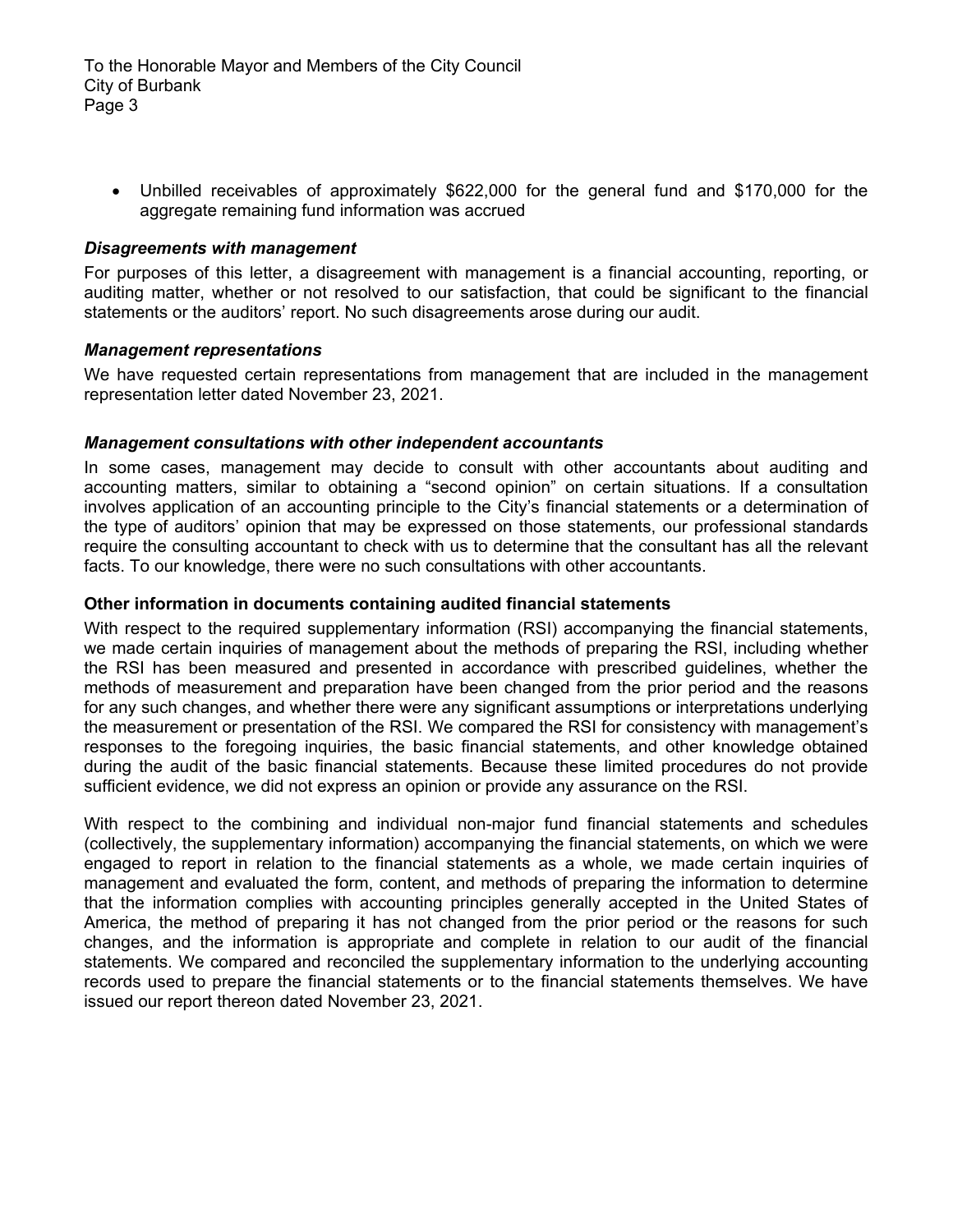The introductory and statistical sections accompanying the financial statements, which are the responsibility of management, were prepared for purposes of additional analysis and are not a required part of the financial statements. Such information was not subjected to the auditing procedures applied in the audit of the financial statements, and, accordingly, we did not express an opinion or provide any assurance on it.

\* \* \*

This communication is intended solely for the information and use of the City Council and management of the City of Burbank and is not intended to be, and should not be, used by anyone other than these specified parties.

Viifton Larson Allen LLP

**CliftonLarsonAllen LLP** 

Irvine, California November 23, 2021